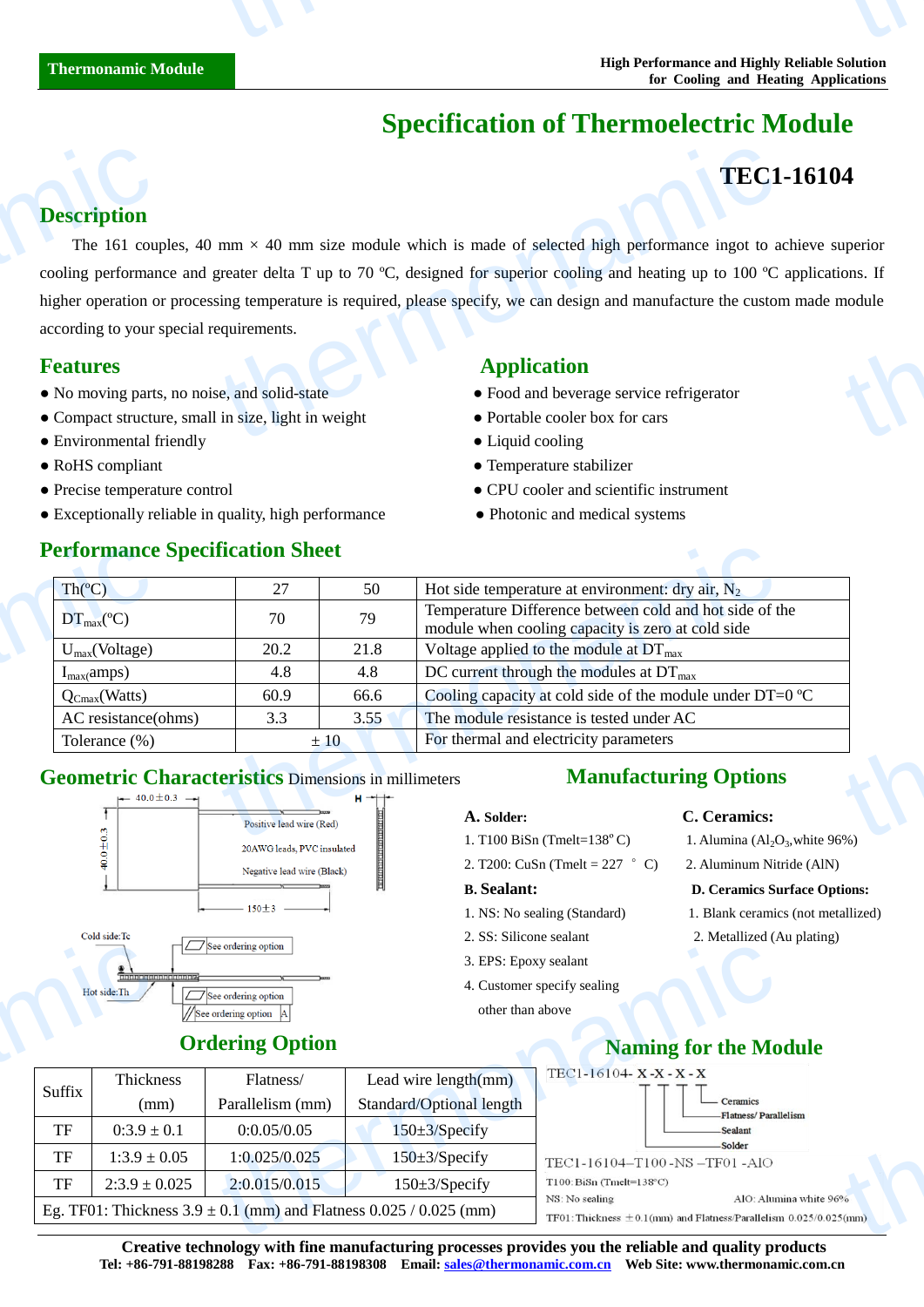# **Specification of Thermoelectric Module**

# **TEC1-16104** thermonamic

 $t$  thermonal  $t$ 

thermonamic



Standard Performance Graph Qc= f(V)

**Creative technology with fine manufacturing processes provides you the reliable and quality products Tel: +86-791-88198288 Fax: +86-791-88198308 Email: sales@thermonamic.com.cn Web Site: www.thermonamic.com.cn**